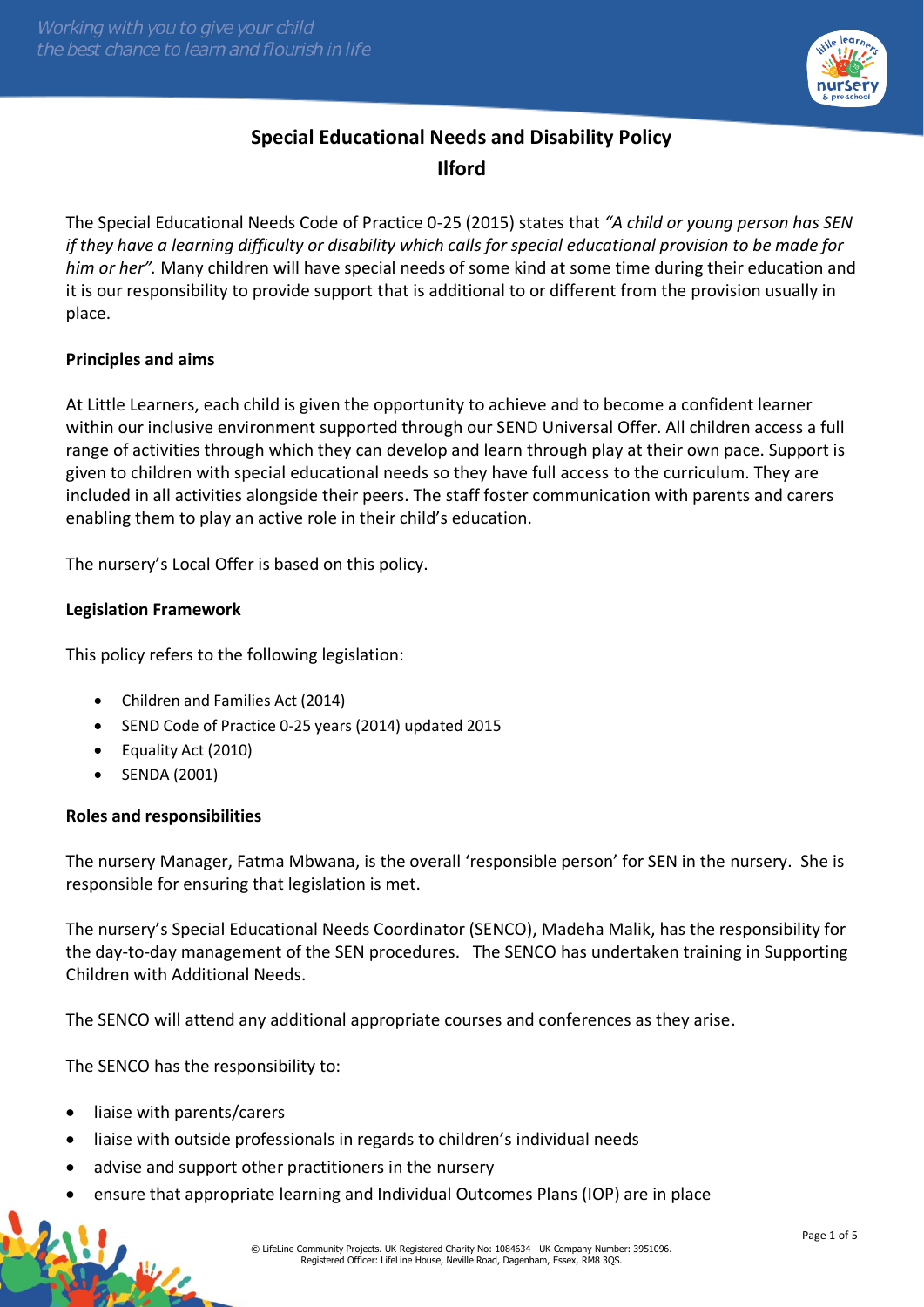

- ensure that background information is collected, recorded and updated
- take the lead in further assessment of a child's strengths and weaknesses to guide future planning to meet the child's needs
- take the lead in monitoring and reviewing any action taken to support the child
- ensure that appropriate records are kept for all children with SEND who require outside agencies support

### **SEN Provision**

# **Admissions**

We admit all children, including those with special educational needs, from the age of 6 months.

When applying for a place, we advise that parents and carers of children with additional needs to approach the SENCO for more information and to discuss how their child's needs can be met.

All applications are put on a waiting list. At times, priority can be given to children with special educational needs. Priority will be discussed with the Manager and/or SENCO.

Reasonable adjustments are made to the learning environment to meet individual children's needs. All children are assigned a key person. He/she is responsible for liaising with the assigned children's parents and carers, observing, planning and assessing children's progress. When a child has additional needs, he/she will also be supported by the SENCO.

# **Premises**

The building is a single story, purpose-built nursery and is located on the ground floor. The nursery has adapted doorways, ramps and toilets and is all on a single level.

Specialist environments can be used, i.e. soft play facilities, and multi-sensory rooms. These could be in neighbouring provisions with access arranged and insurance considered.

- Furniture is arranged to accommodate children with mobility difficulties. There is access to adjustable height furniture i.e. sand/water trays, or access is made possible by using floor level activities
- Passageways are kept clear at all times to follow health and safety regulations and facilitate children's mobility
- Play areas have carpets to reduce noise levels
- The outdoor play area has soft safety paving
- There are separate nappy changing areas.

# **Identification and assessment**

We believe in early identification of difficulties and in appropriate intervention to support children's progress, learning and development.

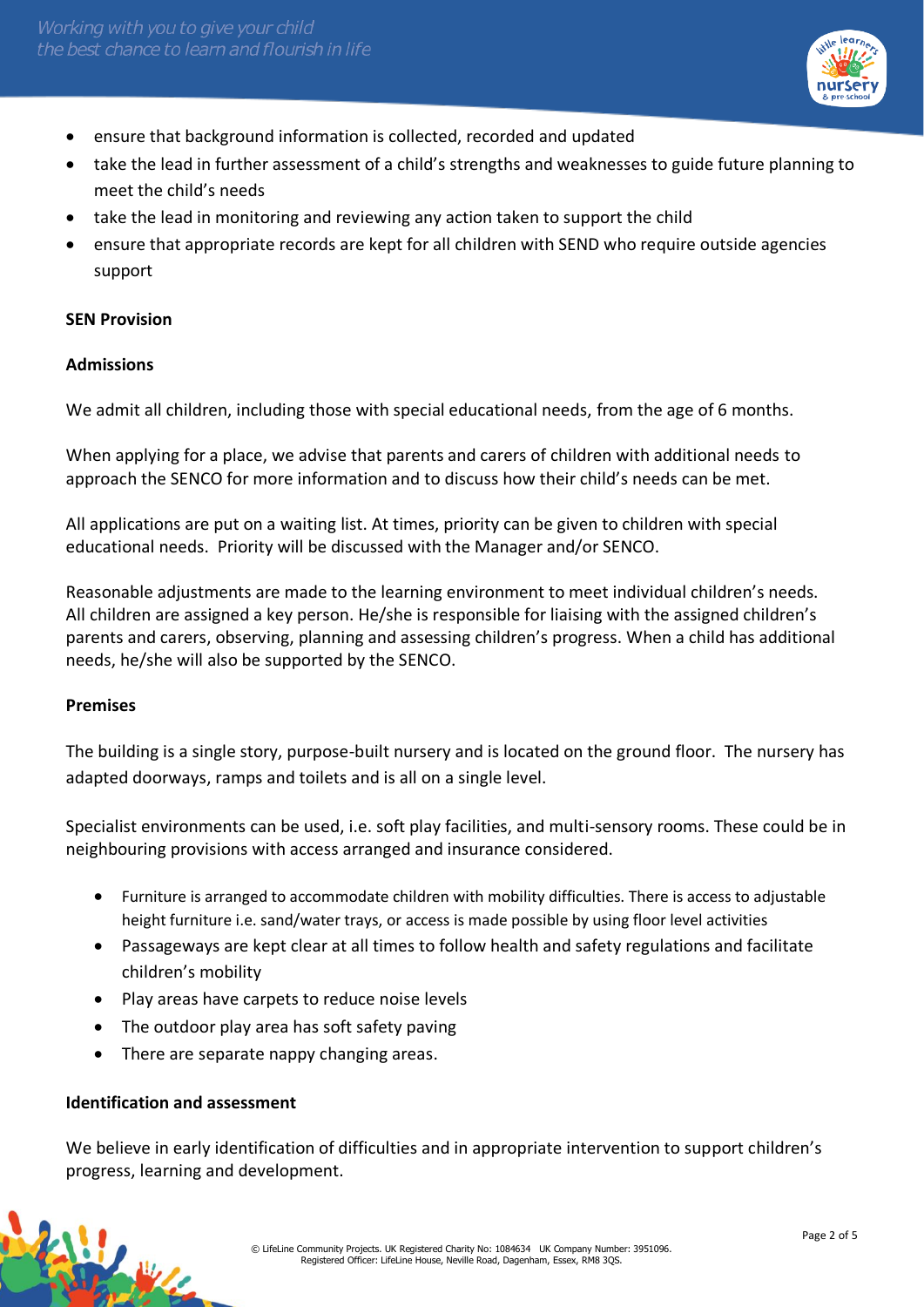

All assessment is play based and follows the Early Years Foundation Stage (EYFS) Curriculum milestones. A link to the EYFS Curriculum, with details of its requirements, can be found at: [www.foundationyears.org.uk.](http://www.foundationyears.org.uk/)

A progress report is given to parents at the end of every term with details of the child's progress across the EYFS. An additional assessment, the Two-Year Progress Check, is also compiled when the child is aged between two and three years of age. This assessment covers the child's attainment and progress in the Prime Areas of the EYFS (e.g. Personal, Social and Emotional Development; Communication and Language; Physical Development).

Parents and carers are involved and kept in formed at all times. Children who are experiencing difficulty with their learning are identified through discussion with parents and carers, observations, routine health screening and discussion with colleagues.

We are aware that a number of factors may impact on a child's progress and attainment, including having English as an Additional Language, attendance and punctuality, and family circumstances. Therefore, we do not immediately assume that a child has special educational needs, but support parents and carers to address any issues that may be affecting their child's development. A referral to the Local Children's Centre may be considered and a Common Assessment Framework (CAF) opened.

Should children not progress at the expected rate despite additional individual planning being provided to support the area of need, we will follow the Graduated Approach offering additional support through the Core, Targeted and Enhanced offers (see flow chart included) making reference to the Early Years Arrangements Documents and Banding Matrix. A range of Redbridge agencies may become involved with written consent from parents and carers. These may include the Local Authority Inclusion/SEN Advisory Teacher or SEN Co ordinator; Special Educational Needs and Disabilities Early Years Panel (SEYP) (additional information on the remit of the SEYP can be found on the FIND Redbridge website), Educational Psychologist; Speech and Language Therapist; Occupational Therapist; Physiotherapist, CAF Team and others.

These agencies can be contacted to provide additional suitable strategies to support children who may have additional needs in a particular area of development. They may also be involved in the child's transition to other settings and to school.

For a minority of children, additional funding may be requested from the SEYP (SEND Early Years Panel) and careful consideration is given as to how it will be used to support the child's specific needs. The funding is reviewed on a termly basis and may be withdrawn once the child reaches the expected level of development.

# **Monitoring and reviewing**

Monitoring of children's progress is ongoing and regular reviews are carried out at least termly with parents and carers and outside professionals when appropriate.

All activities are differentiated to meet children's needs and allow full access to the learning curriculum.

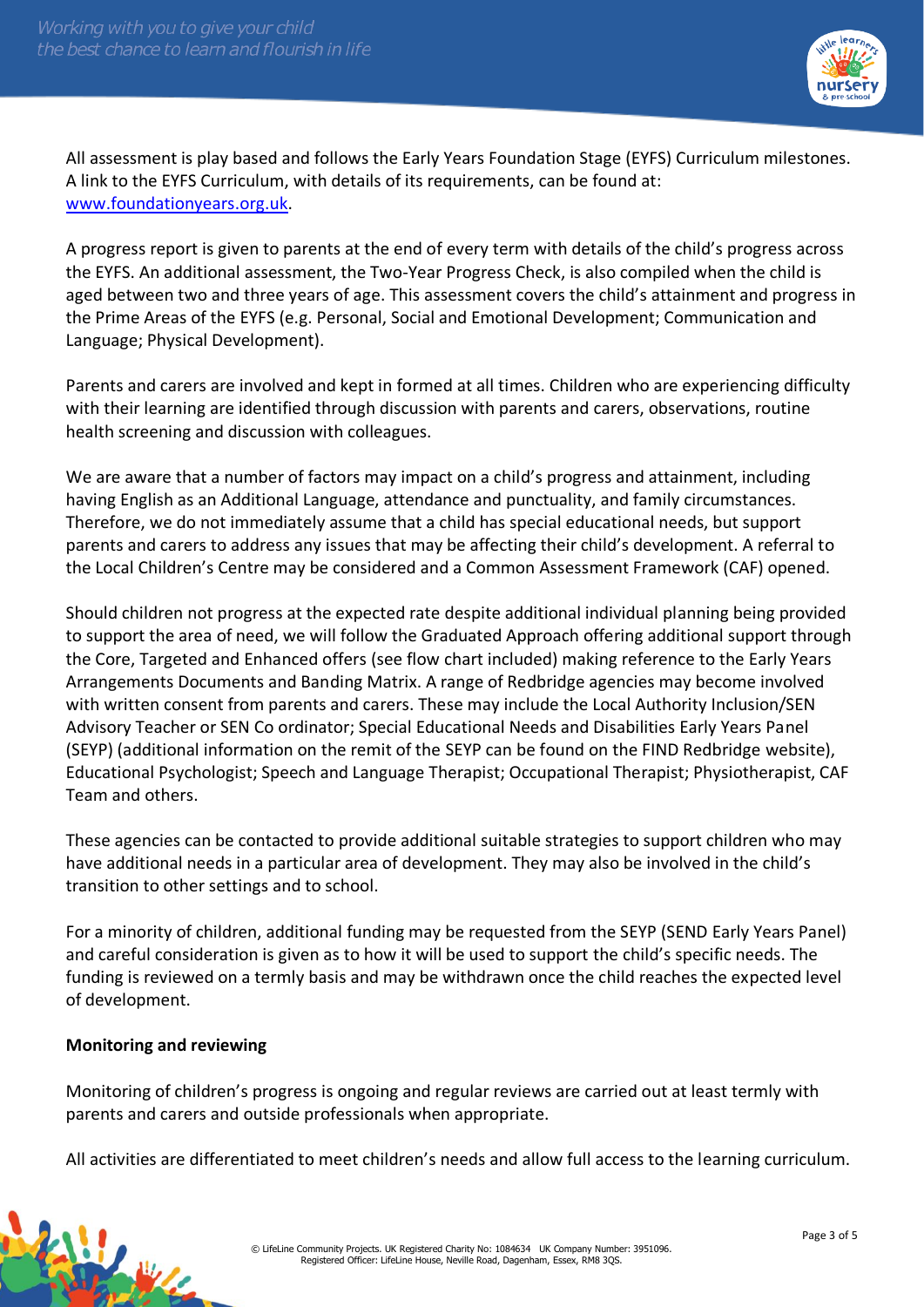# **Record keeping**



When a child has a recognised condition or ongoing medical needs, relevant information is sought from parents and carers on admission and kept in the child's confidential folder. Confidential reports and records of progress and reviews are kept in a locked cupboard. The nursery follows guidelines on data protection, preserves confidentiality and gives parent and carers access to records whenever needed.

The nursery keeps records of any additional provision made for individual children. The nursery updates records regularly to which parent and carers are asked to contribute. Records are passed on to the next setting/school with parents and carers' permission.

### **Resources**

We have a wide range of toys and resources in the nursery to meet different learning needs. All materials provided relate to interests and abilities. We have introduced a number of strategies and interventions to include and support children with a variety of special educational needs and disabilities.

### **Involvement of children**

We make use of augmentative communication (e.g. Makaton signing, PECS, Visual timetable) to support children's speech and language and social communication development.

Children are involved in their own learning and encouraged to celebrate their own success and that of others.

Children are asked how they would like to be helped.

Children are encouraged to comment on whether they enjoy the learning activities provided.

#### **Partnership with parents and carers**

We value parent and carers' expertise and deep knowledge of their own children. Parents and carers' comments are included in assessment and review.

We ensure parents and carers are aware of roles and responsibilities of staff (e.g. by a photo display, on induction).

The nursery has an 'open door' policy, offering informal chats as necessary and formal discussion by appointment. Information is shared with parents and carers through the use of home – nursery books, Tapestry (an on-line learning journal) and open days.

We involve parents and carers in provision through planning, implementation of strategies and identifying learning and development outcomes for their own children.

An interpreting service is available in most community languages and for parents and carers who require British Sign Language.